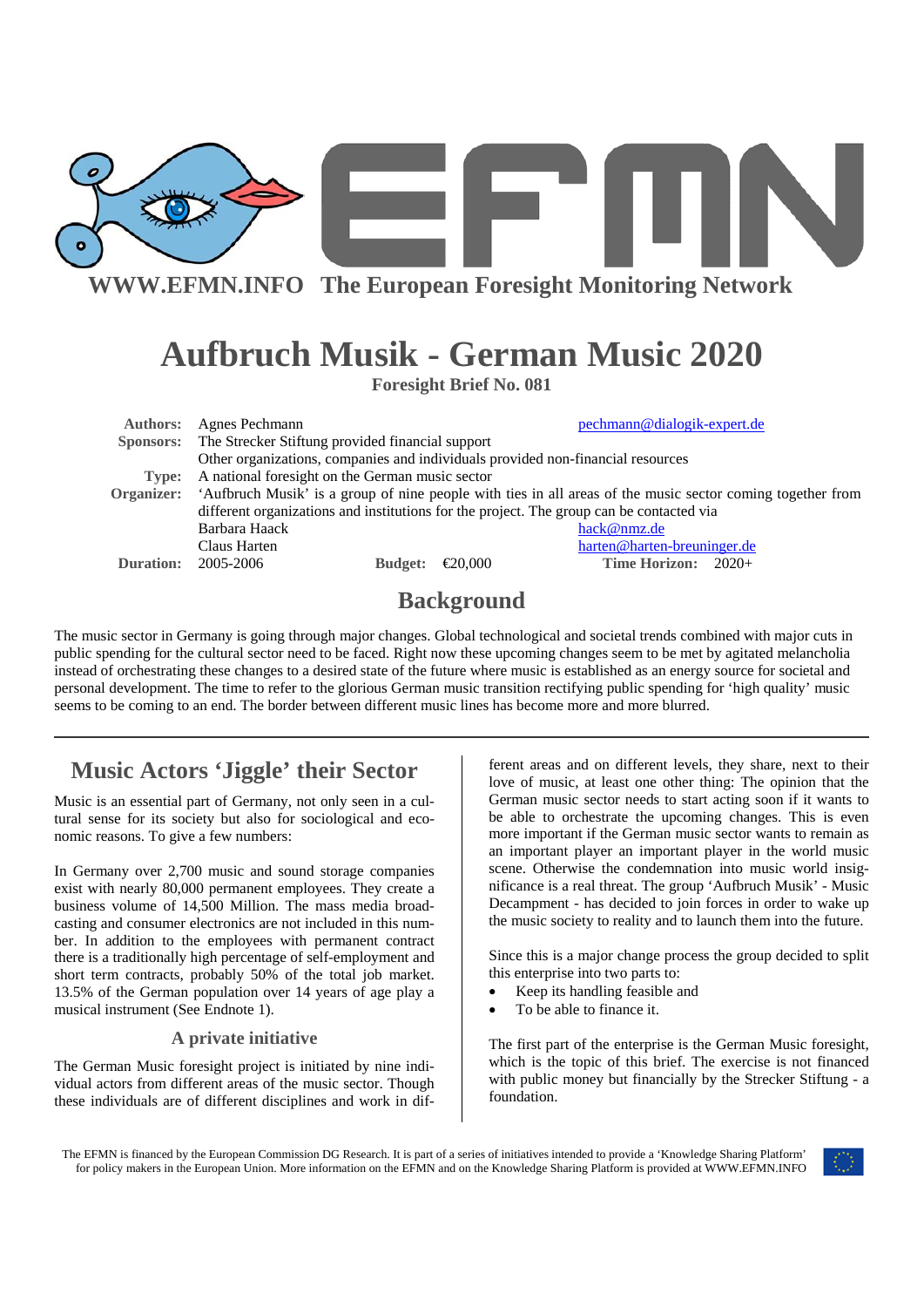The objectives of the German Music foresight are:

- to raise awareness that the music sector is in a process of fast transition while acting like a sleeping beauty
- to disclose how the global musical and societal trends are seen by music professionals and the music public,
- to make the people in the sector aware that they actively need to shape the process of change.

By achieving these objectives, the goal to initiate a second foresight process with an even broader and more active participation of the various actors will be achieved. The objectives of the second foresight will be:

- to develop scenarios for the different music fields, to
- to engage the music public at a major music congress in Germany, and to
- to develop desirable visions for the different field of the music sector.

The music sector combines totally different fields. Examples of this are: the different music styles such as serious/classical music, opera, folk, jazz, pop, rock, music lay education, professional education, music literature, music therapy and others. Areas which are covered by this sector as well are the fields of music broadcasting – radio and television, music storage, music theatres, concert organization, music production and the manufacturing of music.

#### **A Classical Foresight Approach**

The German music foresight is a foresight exercise in a classical, participatory sense.

In a preparatory phase, global trends have been collected based on a literature review and experts in the different fields of the music sector have adapted these trends onto their fields and outlined possible results of these trends in 2020 in a working paper.

The main phase of the foresight consisted of a survey. Based on the working paper two types of interviews were planned: Guided interviews with at least two experts from the more than 15 different music fields and standardized interviews. The standardized interviews have been made available to the

### **No Surprises … Just Revolutionary Change**

General trends which apply to the German society and its economy like an aging society or an internationalization of top performer in the labour market have effects on the German music sector as well. Therefore, it is no surprise that the trends in the music sector are not radically new, in a general sense, but they will have revolutionary impact on some fields of the music sector. Some clear trends out of the following 13 categories have been detected:

interviewees either as on-line or as a printed version (the full questionnaire in German is available under www.foresightmusik.de). The music public was invited to participate in this survey by an open invitation via e-mail, by print music media and partially by personal invitation.

The survey served two purposes, on one side it revealed the thinking and feelings/fears of the music public and on the other side it stipulated reflection about the current and future situation in the music sector. The reflection of the situation by an interviewee is usually regarded as an unwanted side effect. In this case this side-effect is very welcomed in order to prepare the ground for more active involvement of the interviewee in the future process of change.

In the final phase the results of the surveys are used to draw first sketches of scenarios. These sketches are currently used to place the topic of "The long-term future of the German music sector" as the central theme for one of the next major music congresses in Germany. With these sketches the first part of the music foresight ends – though only to hand it off to a second foresight.

Though this second foresight is not part of this brief it will be explained very shortly to give an idea of the whole change process. The results of the first foresight will be explained thereafter.

The second, future music foresight, preparation already started, focuses more on the active part of the future shaping process. This implies the operational involvement of a broad range of actors of the different music fields to resemble the broad spectrum.

In the second foresight the scenario technique will be combined with the method of future work shops.

The purpose of the second foresight lays in the development of future visions for the single fields of the music sector, - and of course in developing a plan of action to initiate their implementation. The German music congress is generally attended by about 300 people representing the various kinds of musical institutions and organisations.

- Globalisation Migration,
- Education Training
- Financing
- Quality and reception of music
- Music business and business strategies
- Working environment and job outline
- Lay music
- **Associations**
- Media
- Technology
- Health
- Orchestra events opera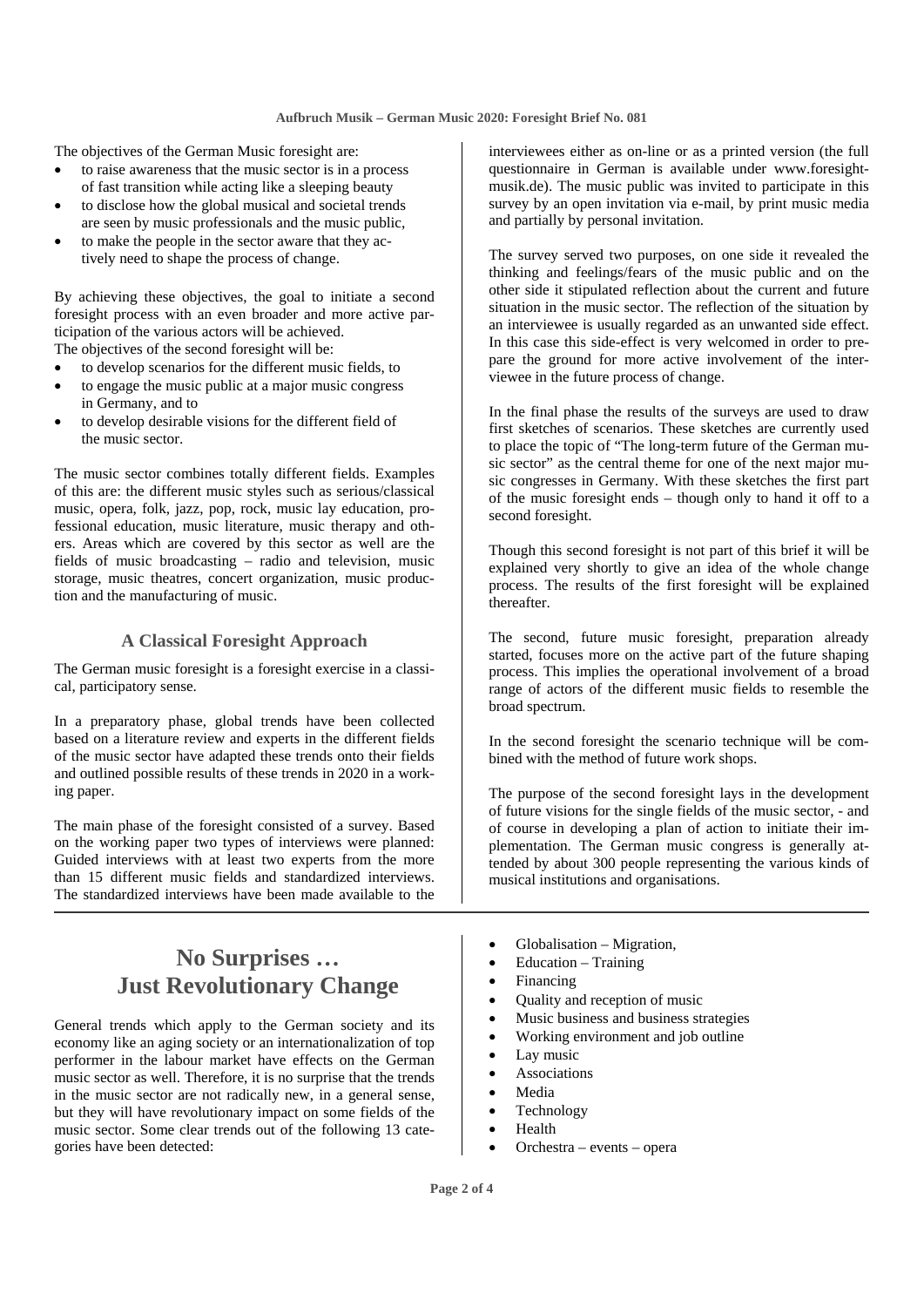Cultural policy.

#### **Clear Trends**

The results of the carried out survey demonstrate how diverse the opinions towards future developments can be. Nevertheless, some clear trends emerged. We will list some examples of those:

The demographic development will have a major effect on the municipal youth music schools who right now lean toward the age group of 3 to 21 year olds. The focus in the music schools lays on a solid education playing a musical instrument (including voice) and preparing to play classical, serious music. The decline in the absolute number of children and teenager will force the music schools to open up to other age groups, other groups of society and to new areas. This development is supported by the cut in financial support from the municipal government.

Due to different reasons, it is seen as very unlikely that a major group of young people can be attracted to serious music.

The financial support of traditional music institutions like opera, concert houses and music organisations through public spending will decline. Institutions not being able to cope with this situation will need to close. The number of music institutions will drop.

The job market for the musician will change even more towards a market where permanent employment is the exception and either contracts for single events or for a season will be the rule.

The music-programming of the German radio and television broadcasting under public law will not exclusively be designed under quality aspects.

It is expected that on a German, European and world-wide scale intellectual property in the music area will not be rewarded in an appropriate way.

#### **The Foundation Of Music Society Is Shaking!**

In Germany the foundation of the high level music education is provided by the youth music schools. Of over 2000 music schools, about 980 of them are municipal youth music schools. They usually not only guarantee high quality teaching, they as well offer the opportunity to play conjointly with other musicians, in small ensembles, in orchestras for different age groups and very important, they provide the students with affordable instruments on a loan basis. Very often the music schools function as an entrance to the world of classical music since mostly pieces of classical music are used in the lectures. In general, the schools have the objective to provide musical education not only for the mass of young people but also for the top performer. On average the municipal schools are borne by the community to 50%.

The music education system with the municipal youth music school as basis is seen as one of the reasons why Germany is still one of the leading countries in the music sector. If the municipal music schools close down the foundation of the high-class orchestras and wide-spread music institutions will be severely damaged.

The music schools need to find new financial and organizational concepts and new concepts of attracting and keeping students (regardless of the age).

#### **Self-Employment as the Rule**

The reduction of opera and concert houses as well insecure financing of orchestras will result in fewer musicians holding permanent employee contracts. Possible effects of this could be: the pressure to deliver top performances will rise, the attractiveness of musician as a profession will decline and with this the performance level, and, consequently, Germany as an attractive country for top performer will shrink as well.

If it can (or should) not be avoided that self-employment becomes even more the rule than today, it is of urgent need to account for that in the music education as well.

#### **Is Creativity a Synonym for Altruism?**

The social situation of a major part of the German composers is alarmingly bad, despite growing revenue numbers in the music business. Composers need to earn an appropriate share of the revenue created with their products. The situation today is already bad; most of the composer cannot afford to live by their earnings as a composer. The results from the interviews show a clear trend that the situation is expected to get worse. Some signs for this are the current amendment to the German copyright law and endeavours on European level regarding this topic.

This development is seen as very critical in the music society. The apprehension is that more and more composers withdraw completely from this business, leaving composing as a hobby. This of course will have a negative effect on the amount and quality of product creation.

**Music!** What for? Numerous physiological examinations prove the vegetative effects of music. The social background in which music is